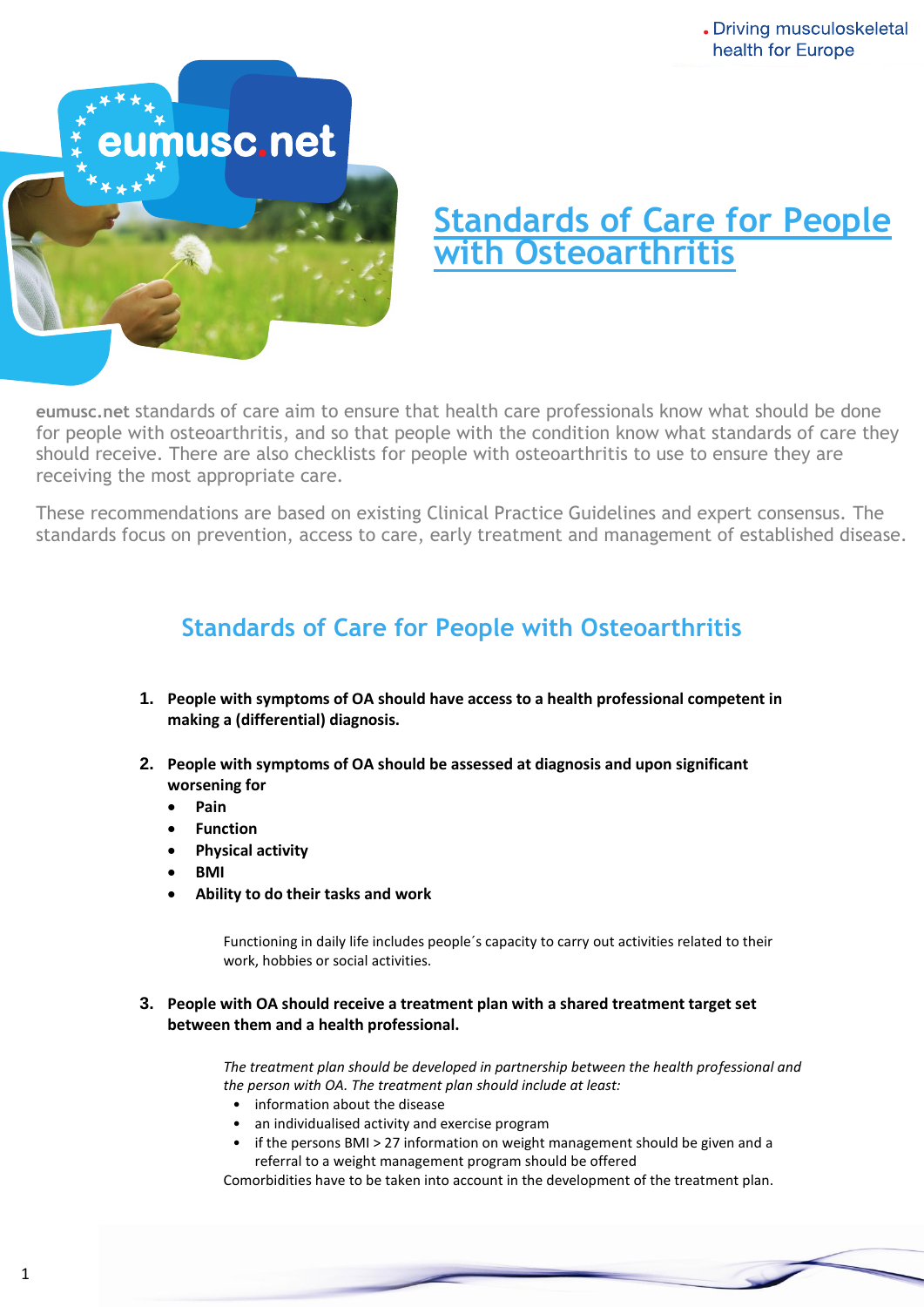

- **4. People with OA should have access to different health professionals such as occupational therapist and physiotherapist if needed to treat their symptoms and achieve optimal possible functioning in daily life and participation in social roles.**
- **5. People with OA should achieve optimal pain control using pharmacological and nonpharmacological means.**
	- Maybe it is not possible to reach the status of being completely pain-free but people should achieve satisfactory pain control.
	- People should be informed about pharmacological and non-pharmacological treatment options, what can be expected from them and their risks and benefits.
- **6. People with OA should achieve optimal function using pharmacological and nonpharmacological means.**

If a patient is diagnosed with symptomatic OA and has functional limitation then an improvement of his/her functional ability by 20% on a patient reported outcome measure should be reached within three months after initiation/change of pharmacological/non pharmacological treatment..(Measured by visit or telephone contact or letter)

- **7. People with OA receiving NSAID or aspirin therapy should be assessed for GI bleeding risk, CVD risks and renal risks.**
- **8. People with OA should receive information tailored to their needs within 3 months of diagnosis by health professionals about**
	- **their disease and all aspects of living with and managing their OA, in written form and in a format suited and tailored to the individual, in a timely fashion appropriate to their needs.**
	- **the benefit of exercises and physical activity and should be instructed to exercise appropriately.**
	- **aids, devices and other products for environmental adaptations.**
	- **on ergonomic principles and activity-based methods to enhance functioning in daily life and participation in social roles.**
	- **the importance of an ideal body weight**
	- **the role of analgesics – their potential benefits and risks**
	- **a healthy lifestyle (such as discontinuation of all types of tobacco use, balanced use of alcohol, physical activity, healthy diet, management of sleep disturbance if necessary)**
	- **prevention of accidents and injuries**
	- **support groups and patient organisations**
	- **when to think about surgery**
	- **additional treatment options provided some people might find useful**

The individualized exercise program should include advice for physical activity, range of motion-, muscle strengthening- and aerobic exercises.

**9. People with OA should receive information about weight reduction if necessary.**

People with OA with a BMI > 27 should receive information on weight management and should be offered a referral to a weight management program.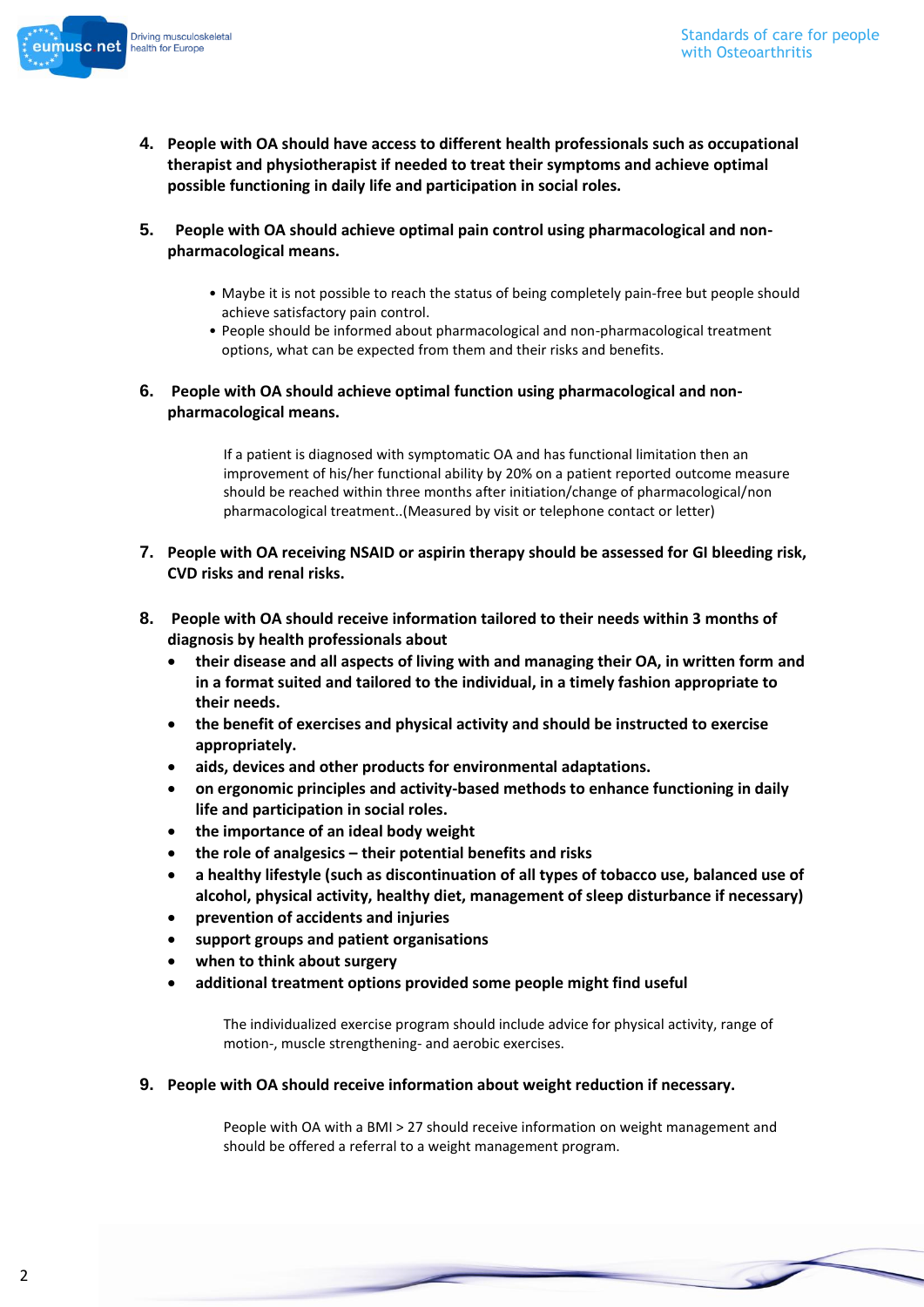

#### **10. People with OA failing to respond to pharmacological and non-pharmacological therapy should be considered for surgical intervention. If referred, they should be seen by an orthopaedic surgeon within a reasonable time.**

People with OA considered for surgical intervention should be offered a pre-surgical assessment along with information about of the procedure, the risk and benefits, postoperative care and individualised discharge plan.

### **What this means for you and your Osteoarthritis…**

- 1. Was my OA diagnosed by a health professional?
- 2. Do I have regular assessment concerning my symptoms and functioning in daily life?
- 3. Do I have a treatment target and a corresponding treatment plan?
- 4. Do I have the opportunity to receive support if needed from health professionals such as rheumatologist, dietician, general practitioner, nurse, occupational therapist, physiotherapist, psychologist and social worker?
- 5. Do I know how to control pain associated with OA?
- 6. Do I know how to maximise my physical function despite having OA?
- 7. Have I been assessed for any risks associated with my treatment?
- 8. Do I understand my disease and my role in its management? Have I been offered information in different formats and/ or education about my disease? Have I been informed about living with and managing my OA? Have I been informed about a healthy lifestyle? Have I been informed about exercises specific for me? Have I been informed about pain relieving medication – the benefits and potential risks? Do I know what benefit I can have from my exercise program? Have I been informed and did I receive advice and training on aids, devices and ergonomic principles to enhance function in daily life and participation in social roles?
- 9. If my BMI is > 27, have I been informed about weight reduction?
- 10. Have I been informed about when surgery should be considered, what it involves, its benefits and risks?